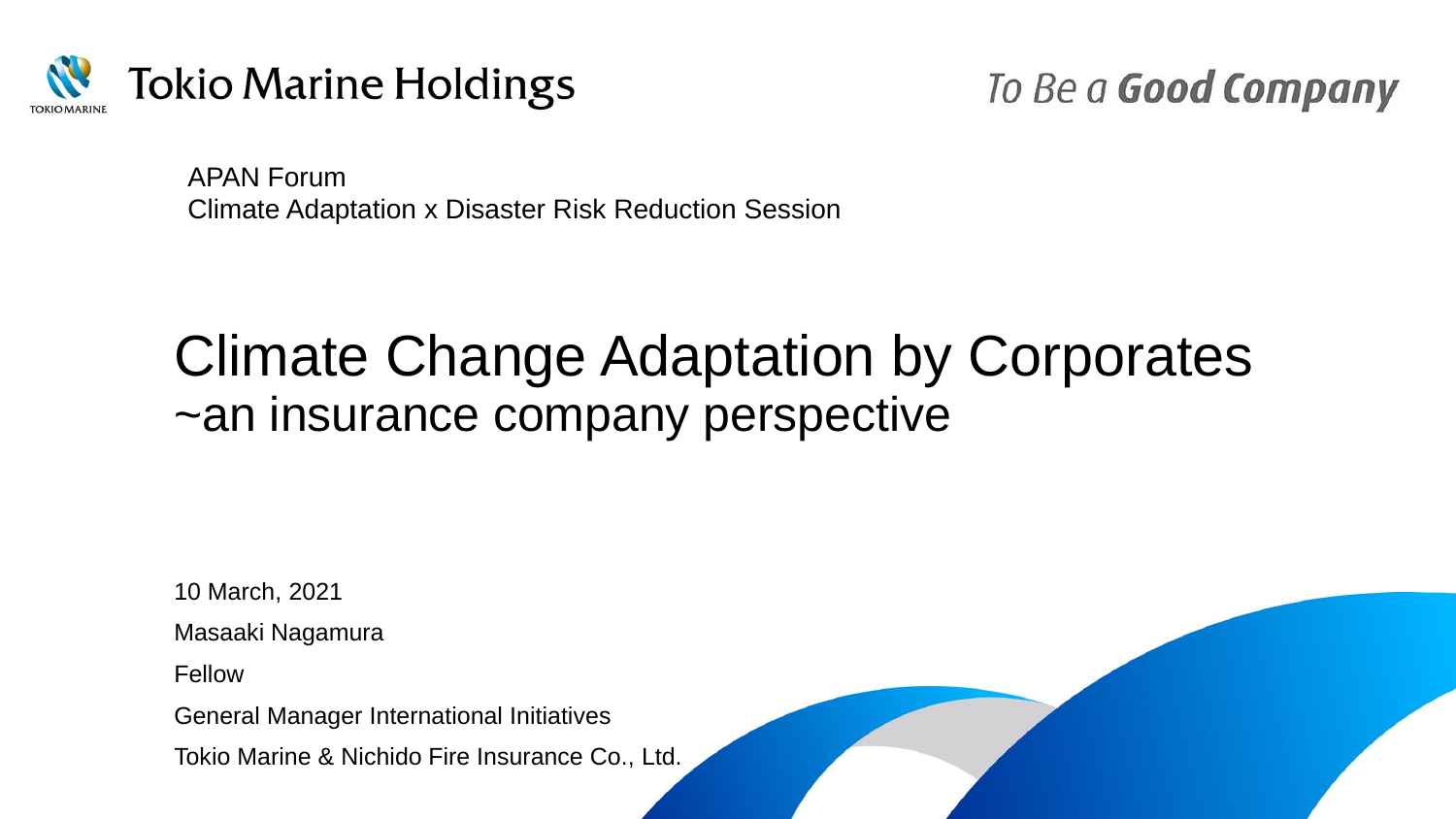## Insurance payment for weather-related disasters

#### **Worst 10 insurance payment for wind, flood and snow (Industry total, including estimates)**

| <b>Rank</b>    | <b>Year</b> | <b>Disaster</b>                 | <b>District</b>            | Payment (US\$M @105) |
|----------------|-------------|---------------------------------|----------------------------|----------------------|
| $\mathbf{1}$   | 2018        | <b>Typhoon Jebi (No.21)</b>     | Osaka, Kyoto, Hyogo etc.   | 10,170               |
| $\overline{2}$ | 2019        | <b>Typhoon Hagibis (No.19)</b>  | Eastern Japan              | 5,549                |
| 3              | 1991        | <b>Typhoon Mireille (No.19)</b> | Nationwide                 | 5,410                |
| $\overline{4}$ | 2019        | <b>Typhoon Faxai (No.15)</b>    | Kanto (greater Tokyo area) | 4,434                |
| 5              | 2004        | <b>Typhoon Songda (No.18)</b>   | Nationwide                 | 3,690                |
| 6              | 2014        | <b>Snowfall</b>                 | Kanto (greater Tokyo area) | 3,070                |
| $\overline{7}$ | 2018        | <b>Typhoon Bart (No.18)</b>     | Kyushu                     | 2,997                |
| 8              | 2018        | <b>Typhoon Trami (No.24)</b>    | Tokyo, Kanagawa, etc.      | 2,915                |
| 9              | 2018        | <b>Heavy Rain</b>               | Okayama, Hiroshima etc.    | 1,863                |
| 10             | 2015        | <b>Typhoon Goni (No.15)</b>     | Nationwide                 | 1,564                |

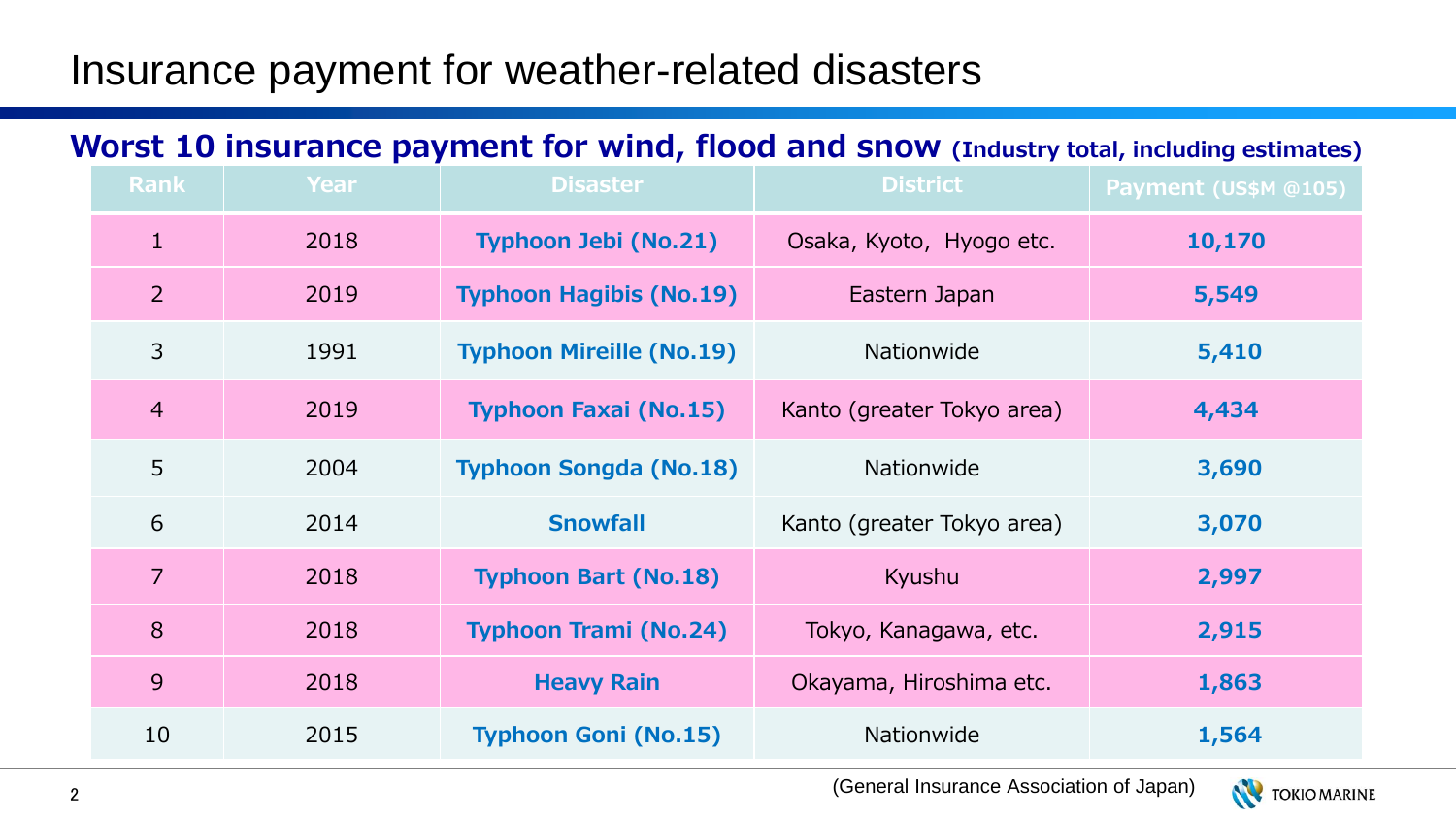## How climate change affects business activities

| <b>Business resources</b><br>and activities | <b>Examples of climate change impacts</b>                                                                                         |
|---------------------------------------------|-----------------------------------------------------------------------------------------------------------------------------------|
| <b>Buildings &amp;</b><br>equipments        | • Increasing frequency and cost of damages to facilities<br>• Increasing need for relocation                                      |
| <b>Workforce</b>                            | • Increasing health risks<br>• Employee lives and difficulty in commuting                                                         |
| <b>Manufacturing &amp;</b><br>operation     | • Damage to manufacturing plants or business interruption<br>Deterioration of product quality or limited water usage<br>$\bullet$ |
| <b>Logistics</b>                            | • Supply chain disruption<br>• Availability or quality of raw materials, rising procurement costs                                 |
| Clients/<br><b>Consumers</b>                | • Change in client needs or customer preferences<br>• Change in trade or lending conditions                                       |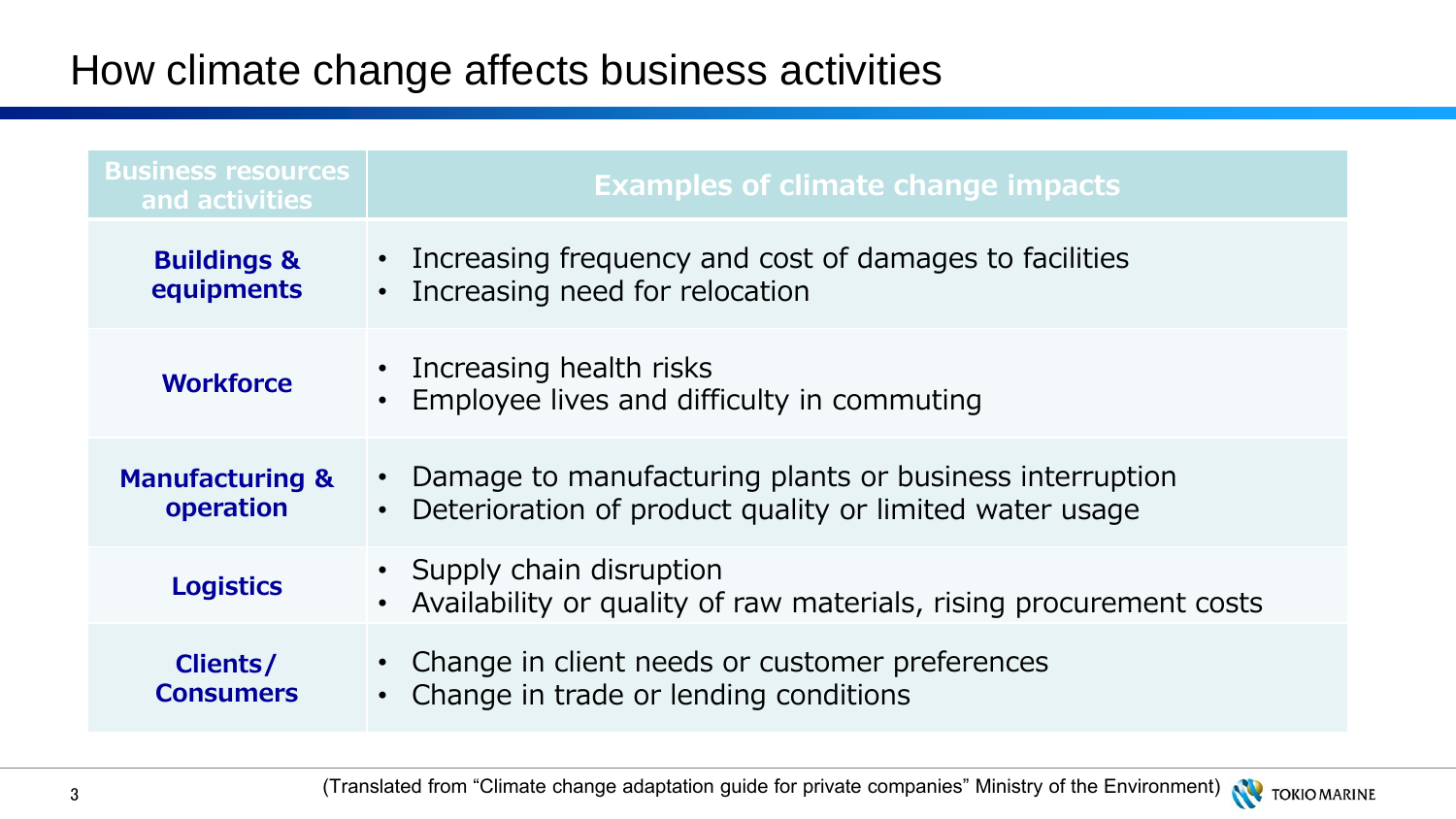## Nudging businesses for enhanced climate resiliency

#### **Flood risk assessment offered by Tokio Marine**

#### **What corporates are looking for the article of the Tokio Marine's response**

- $\Box$  How much are we going to suffer from climate change in the worst case?
- $\Box$  Are we sufficiently protected?
- $\Box$  How can we improve our risk
	- management? (especially companies with multiple locations)





➢ Estimating Probable Maximum Loss (PML)

PML

- $\triangleright$  Analysis on probabilistic loss estimate
- $\triangleright$  Recommendations to improve disaster resiliency
- $\triangleright$  Share good practices





-<br>本曽川水系木曽川·長良川·理虚川·伊自良川·根尾川·牧田川·杭瀬川·<br>浜水浸水想定区城図(想定最大規模) (MLIT)

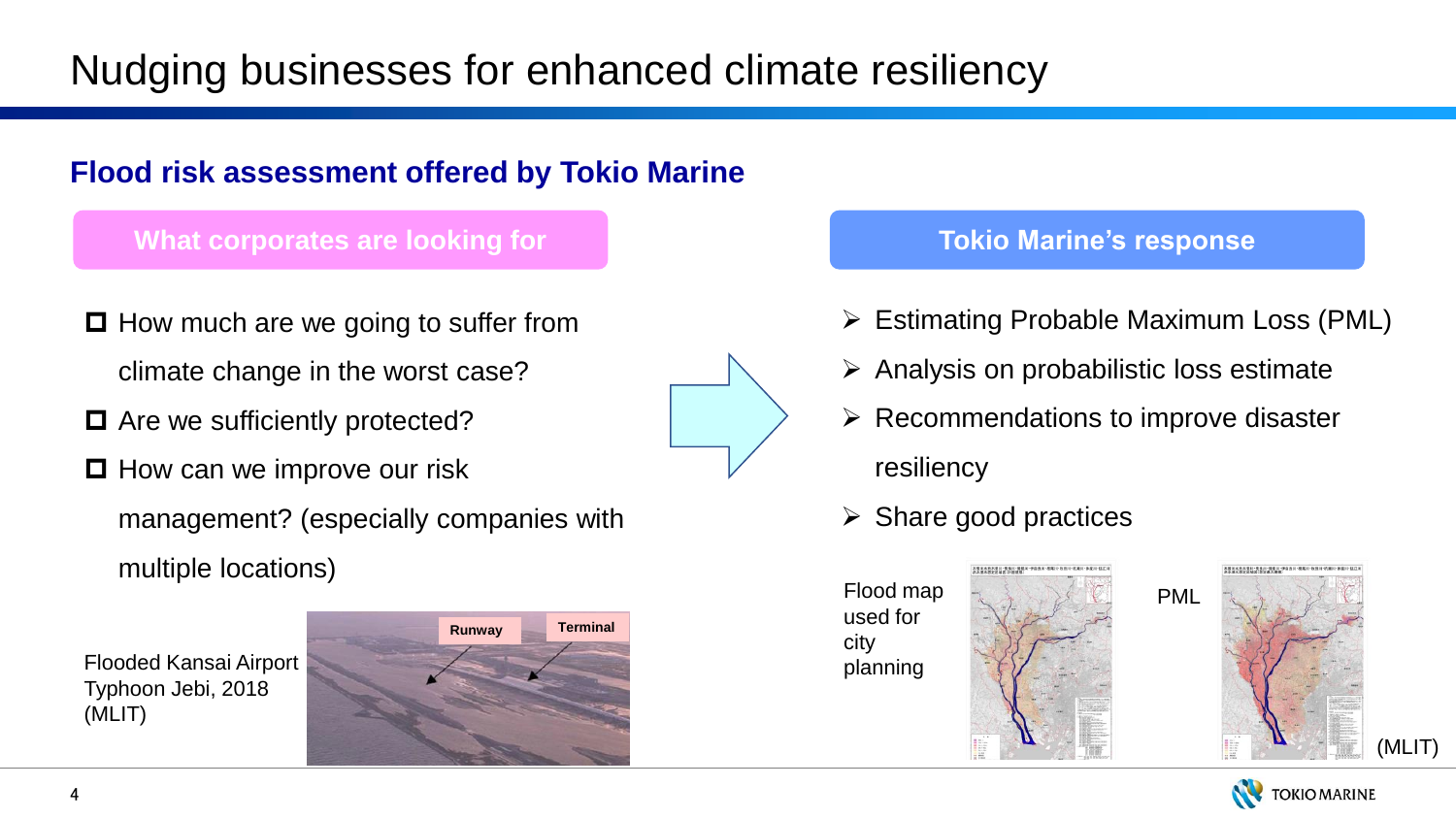**Key features of NADIAct** (Natural catastrophe Alert Dashboard for Initial Action)

- 1. Real-time display of disaster conditions throughout Japan
- 2. Displays recommended initial action in the face of disasters
- 3. Offers advices on day-to-day disaster response